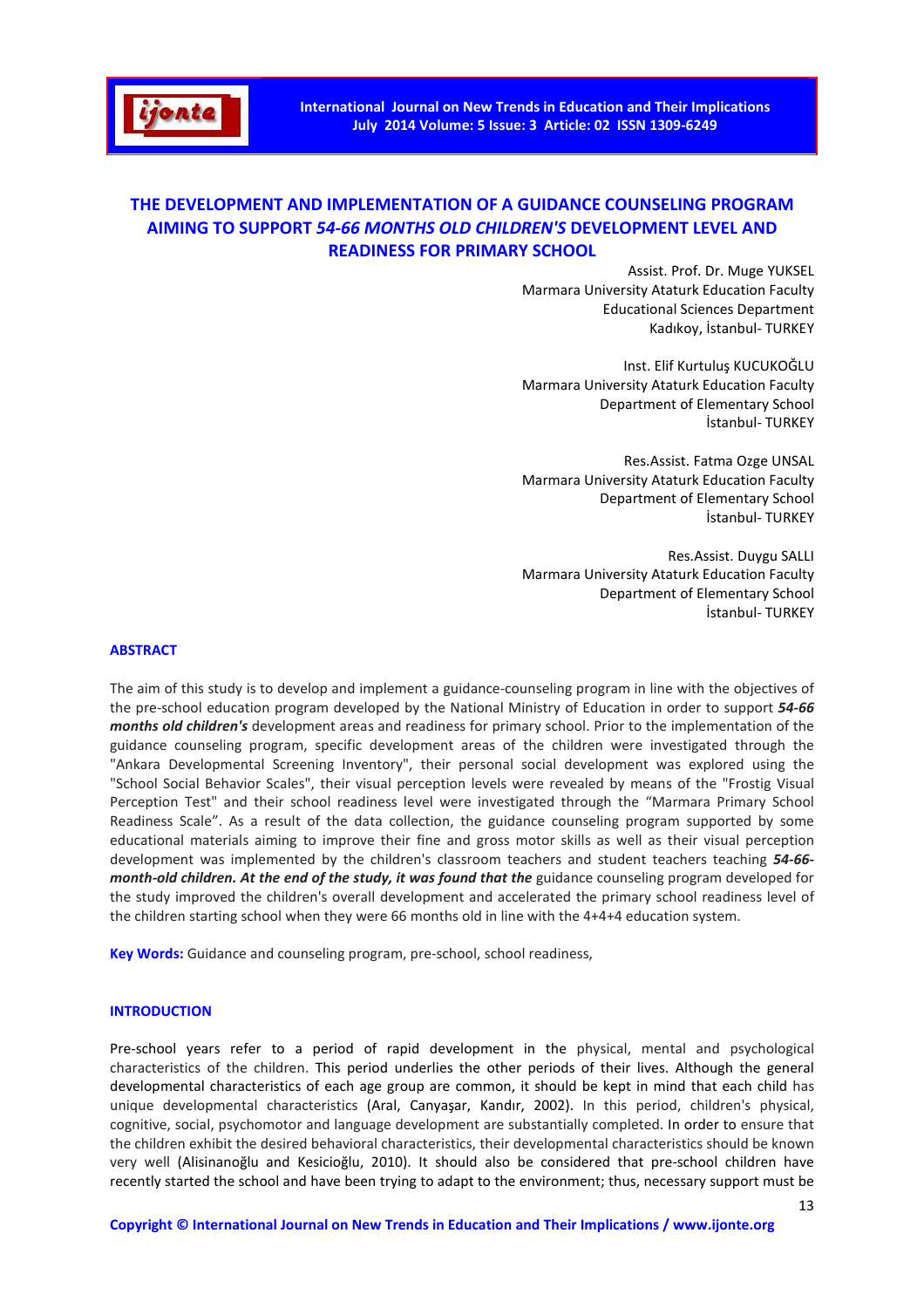

provided by their families and teachers so that they can handle this period successfully (Tan, 1992). The development of the children who are not supported during this period can be regarded as insufficient. In several studies, it was highlighted that pre-school education is vital in terms of the development of the child (Uğur, 1998; Dinç, 2002; Balat Uyanık, Şimşek, Akman, 2008; Akgün, 2010). Not leaving education to chance in this very critical period and implementing a consciously planned pre-school education program will facilitate their transition to primary school and to life in more general terms. Therefore, activities preparing children to school and supporting their development not only enrich their own worlds but also help them easily adapt to primary school that is the next level (Polat, 2010).

It is normal that children encounter various problems in this period in which their lives rapidly change. The importance and the place of the psychological support provided to the children so that they can cope with these problems cannot be denied as it is the indispensable part of the education (Benedict, Horner, Squires, 2007; Carter, Van Norman, Tredwell 2011; Lavigne et al. 1996). These psychological support services can only be possible with the help of guidance and counseling services provided in the educational contexts.

The guidance counseling programs, which are designed in line with the developmental understanding, are maintained within different levels of educational system of the National Education Ministry. Similarly, such programs are planned in line with the developmental understanding for the pre-school level. In pre-school period, special focus should be placed on the activities aiming to meet children's needs for self-acceptance, self-development, creation of the concept of "I", satisfying their curiosity and releasing their imagination and desires. The fact that development is a continuous process requires the continuity of the guidance services. Thus, it would be fair to suggest that the psychological counseling and guidance programs developed for preschool children should take children's developmental stages into consideration. In other words, activities intended to support pre-school education and the psychological counseling and guidance programs for these children should be designed and implemented taking the developmental understanding into account (TTBK, 2012).

In this study, a model including four developmental modules applied to classes with 54-66-mont-old pre-school children (i.e., fine motor, gross motor, socio-emotional and cognitive development) is proposed directly related to the pre-school education curriculum, implemented and evaluated in order to assess the effectiveness of the psychological counseling and guidance program prepared to be implemented during pre-school education.

It is essential to provide children with effective learner personality services developed considering the specific characteristics of their age group in order that a child can acquire the skills of independence, learn social roles, develop positive attitudes towards the learning environment and the learning process in general as well as interpersonal, cognitive, social, emotional and physical skills (Kuzgun, 2006; Kepçeoğlu,2010; Aydın, 2007). As the psychological counseling and guidance program developed with this study is designed in such a way to support 54-66-month-old children's skills, such as their interpersonal relationship skills, social skills, skills of recognizing and controlling their feelings, fine motor skills, gross motor skills, attention, and visual perception skills; this program meets the need to prepare these students for school, to help discover their abilities and to further develop these abilities. Additionally, it is expected that this program will accelerate the process of getting prepared to school for 66-month-old children as required by the 4+4+4 education system.

In the literature reviewed in our country, no studies dealing with an application-based model proposal for the psychological counseling and guidance program for the pre-school level have been carried out. Thus, the present study has a potential to be a unique study with its contribution to activities about pre-school psychological counseling and guidance. It would be true to state that there is a need for new sources providing pre-school guidance teachers newly appointed to their schools with an understanding of the new educational programs. By means of the data collected in this study, it is hoped that such needs of the guidance teachers in the national context will be met. Moreover, thanks to the data to be obtained regarding the program implemented in the present study, it would be true to state that this study might have an influential and potential role in shaping the teacher education programs heavily focused in recent projects carried out by the National Education Ministry.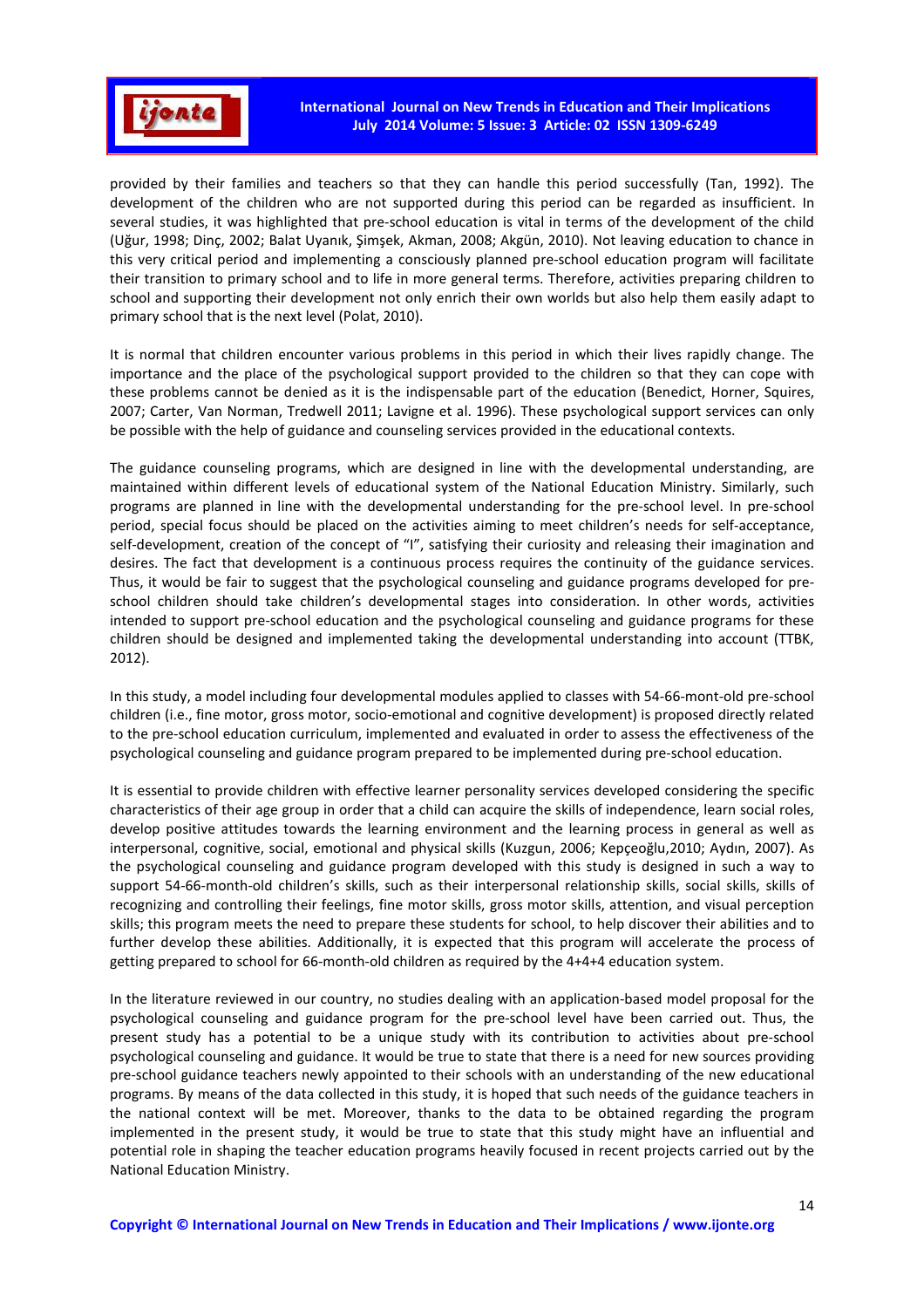

The purpose of the study is to develop a guidance program model aiming to support the effectiveness of the "Pre-school Guidance Program" piloted in cities and educational institutions determined by the General Directorate for Special Education Guidance and Counseling Services and the General Directorate for Basic Education in the years 2012-2013 in accordance with the decree (No: 159, Date: 14.09.2012) of the Head Council of Education and Morality. Therefore, the following research questions to which this study seeks answers have been formulated:

- 1. Are there any differences in 54-66-month-old children's fine and gross motor skills as well as their social, emotional and cognitive abilities following the applied guidance program?
- 2. Are there any differences in 60-66-month-old children's levels of school readiness following the applied guidance program?

### **METHOD**

### **Research design**

The present study is an experimental research study in which the one group pretest-posttest model was used among other models used in experimental research studies. In this model, a randomly selected group is given the treatment that is the independent variable, and the assessment is carried out both before and after the experiment. If the posttest scores are found to be higher than the pretest scores, the reason of this difference can be attributed to the effect of the independent variable. As the guidance program developed for this study was implemented in the M.U. Prof.Dr. Ayla Oktay Pre-school Practice Unit, all the 54-66-month-old children in the unit took part in the study. Thus, a control group was not necessary in the study.

### **Participants**

The current research study was conducted in the M.U. Prof.Dr. Ayla Oktay pre-school practice unit and 43 54- 66-month-old children participated in the study. These children can be grouped into two as 54-60-month-old and 60-66-month-old children. In the 54-60-month-old group, there were 26 children, 13 of whom were girls while the remaining were boys. On the other hand, 17 children were categorized in the 60-66-month-old group. While 8 of these children were girls, 9 of them were boys. A sampling method was not used as all the children at the unit were reached. The assessment instruments used to collect data were filled out by classroom teachers.

### **Data collection instruments and data collection**

The data of the present study was collected via "Ankara Developmental Screening Inventory" (ADSI), "Frostig Visual Perception Test", "School Social Behavior Scales" and "Marmara Primary School Readiness Test".

*Ankara Developmental Screening Inventory*: This inventory assesses 0-6-year-old children's developmental levels and skills in line with the information obtained from their mothers. This inventory can also be responded by people such as fathers, caregivers and teachers who closely follow the developmental process of the child and know him/her well.

The inventory including 154 items is designed for specific age groups and responded as "yes", "no" or "I do not know". The questions in the inventory were formulated in such a way that they represent interrelated areas such as language-cognitive, fine motor and gross motor skills as well as social skills-self-care (Savaşır, Sezgin and Erol, 1994).

*Frostig Visual Perception Test:* This test was developed by Marianne Frostig in 1963 in order to identify the visual perception levels of 4-6 year-old children. It assesses five perceptual skills, such as hand-eye coordination, figure-ground separation, shape constancy, perception of space and location in addition to location relationships. "Frostig Visual Perception Test" is a performance test and can be conducted to a group. Having no time limits, the test takes around 40 or 50 minutes (Wiederholt, 1971). The fact that the test was frequently conducted in studies carried out in different cultures lent wings to researchers about the validity of the test although the reliability and validity of it have not been studies in Turkey yet. Sökmen (1995) examined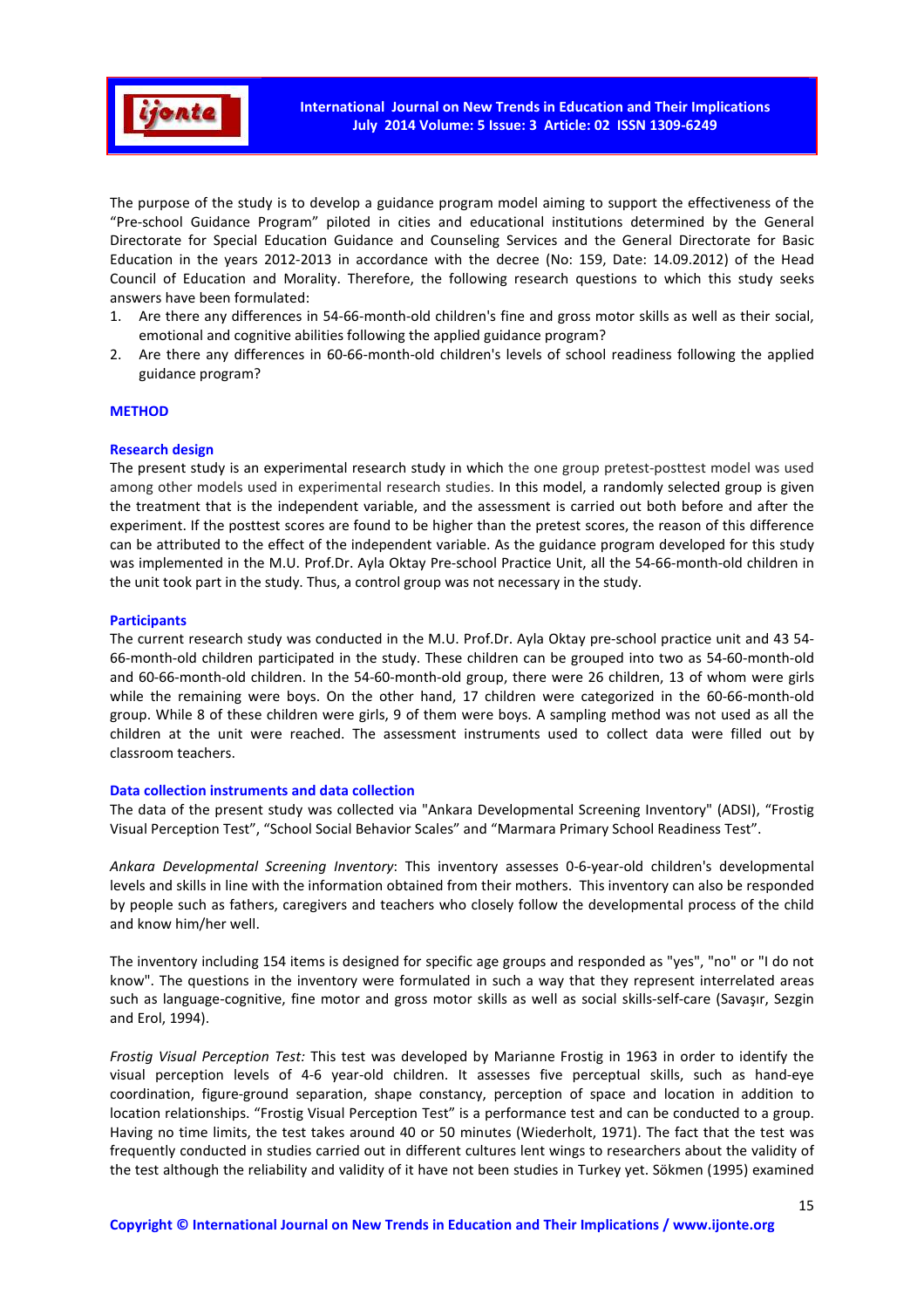

the reliability of the test for children at the age of 5. All the continuity coefficients of the general and sub-areas of the test were found to be significant at the level of .01.

The standard scoring criteria for each sub-area of the test are available. The raw scores children obtain from each sub-area has an equivalence as standard score (Tuğrul, Erkan, Aral and Etikan, 2002).

*Marmara Primary School Readiness Test (MPRT):* The test was developed by Ozgul Polat Unutkan in 2003 as a part of her PhD thesis. The scale was designed and standardized specifically for Turkish children so as to reveal to what extent 60-78-month-old children are ready for the primary school in terms of basic skills and each developmental area included in the scale. The Scale includes two forms that are the Application form and the Development form. The item total, item remaining and discriminant analysis of the scale yielded significant results at the level of p<. 001. The confirmatory factor analysis and the validity analysis of the scale were carried out using the data collected from 1002 children. The Cronbach α value of the Development form was found to be .982 while the Cronbach α value of the Application Form was found to be .930. The Application form is comprised of 5 parts as mathematics, science, sound, drawing and the labyrinth and 74 questions. The questions were prepared in line with application areas needed by the children for the preparation for the primary school. The responses given by the children were scored as (1) if they were correct and (0) if they were incorrect. On the other hand, the Development form includes 4 sub-scales that are mind and language development, socio-emotional development, physical development, and self-care skills as well as 175 items. Each item designed to be filled by teachers or parents has four possible responses related to the frequency of the behavior displayed by the child: always (3 points), often (2 points), sometimes (1 point) and never (0 point). The socio-emotional development sub-scale is comprised of 40 items and the maximum score obtained from this scale is 120. The Cronbach α value of the socio-emotional development sub-scale was found to be .942 (Unutkan Polat, 2003).

*School Social Behavior Scales (SSBS):* School Social Behavior Scales were developed by Kenneth W. Merrell in 1993 and translated into Turkish by Yuksel (2009). Aiming to evaluate the levels of social skills of pre-school and primary school children, the scales designed in line with the five-point Likert model is comprised of 65 items. As a result of the linguistic equivalence analysis, each item was found to be significantly related to one another at the level of p<.001. The item total, item remaining and discriminant analysis of the scale revealed significant results at the level of p<.001. The confirmatory factor analysis and the validity analysis of the scale were done using the data collected from 467 students and teachers. The Cronbach α value for both sub-scales was found to be .98. School Social Behavior Scales is comprised of two sub-scales that are social competence and negative social behavior. The Social Competence sub-scale includes three sub-dimensions, such as interpersonal relationship, self-control skill and academic skills while the Anti Social Behaviors sub-scale has three subdimensions that are assailant-angry, antisocial-aggressive and destructive-demanding.

#### **Data Analysis**

In order to assess the four sub-modules of the program developed for this study, the test and the assessment instruments were administered both before and after the treatment.

Children's cognitive skills, fine and gross motor skills were assessed by means of the "Ankara Developmental Screening Inventory" administered to all 54-66-month-old children while their visual-motor skills were assessed using "Frostig Visual Perception Test". Their social and emotional skills were assessed via the "School Social Behavior Scales". On the other hand, the "Marmara Primary School Readiness Test" was applied so that the school readiness level of 60-66-month-old children could be revealed. As the Marmara Primary School Readiness Test was applied to 17 children (n<30), the Wilcoxon matched-pairs signed-ranks test which is among non-parametric statistical methods was applied while the results of other tests were calculated by means of the dependent samples t-test because they were administered to 43 participants.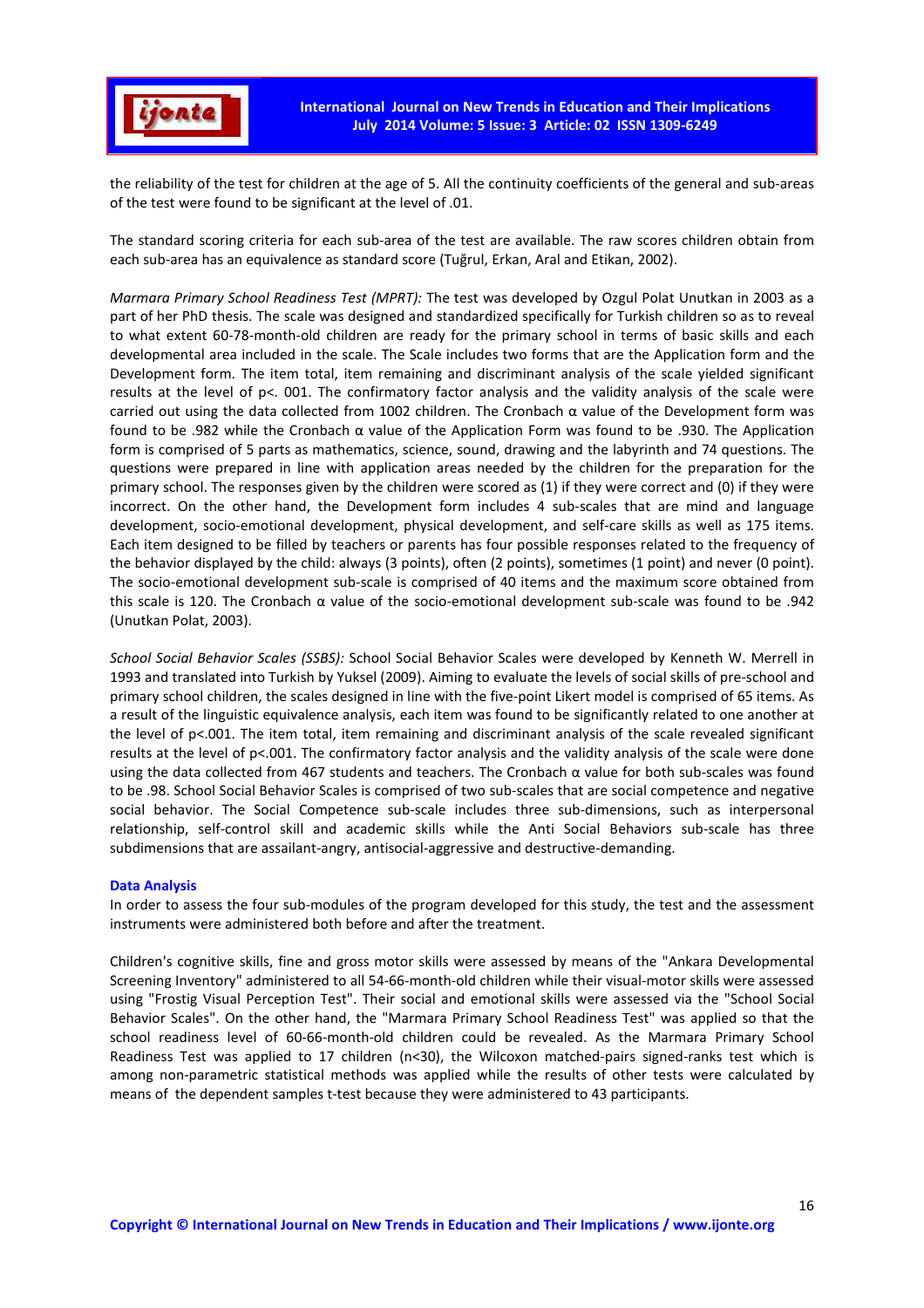

# **Treatment**

In this study, the materials aiming to achieve the activities of the sub-modules of the psychological counseling and guidance program were prepared and developed by the project coordinator and the project researchers. The project team aimed to create materials that can support the titles of the four sub-modules. Therefore, materials supporting the objectives and outcomes in the existing pre-school program were investigated, and the project team paid attention to the preparation of activities and materials for this study in accordance with this program.

The assessment instruments determined by the project coordinators and the researchers in order to assess the effectiveness of the ten-week program to be implemented within the scope of the study were administered to 54-66-month-old children before the program was initiated and after it was completed.

### **Development of the Educational Materials**

In this study, the major aim was to create effective materials that could attract children's attention, facilitate remembering and save time in the educational context. The cognitive area designed on the Wireless Graphic Tablet and the study pages addressing to children's attention and fine motor skills were transferred to the computer having a tactile screen, and they were organized using the Photoshop CS6 program. The works produced by the children on the tactile tablets were transferred to the computer and the prints of their works were archived in the portfolios prepared for each child for later assessment. Besides, thanks to the cardboard study pages with tactile surfaces which were prepared by means of the cutting and swelling machines, activities supporting children's hand-eye coordination could be created.

Materials pertaining to the social and emotional development of the children were prepared using the stories selected from the training set including four books aiming to support pre-school children's personality development (Yüksel,2012a,b,c,d) as well as the study pages aiming to analyze the problem situations in these stories. Games boosting children's social and emotional skills were recorded by a video camera. Following the activities, the recordings were watched with children so that a discussion about their behavior during the activities could be made. By this means, the researchers aimed to develop children's reasoning skills.

When it comes to the development of the children's gross motor skills; climbing, balancing and the coordination materials available in the gym of the Prof.Dr. Ayla Oktay Pre-school Practice Unit were used.

The program including activities designed in accordance with the National Education Ministry's Pre-school Program also has the goal to identify the children with developmental delays. As a result of the data collected in the preliminary assessment procedure, it was realized that the modules to be implemented offered development opportunities to children in need of support and reinforcement opportunities to children who are do not need support. Rather than supporting the areas every single child needs to develop and meeting the needs of every individual child by using the modules separately, the aim of the program is to implement all the activities of the program to all the children in a holistic manner. By involving student teachers and classroom teachers in the implementation stage, the researchers aimed to ensure that the children taking part in this study would benefit completely from the activities prepared for this study.

1. Fine Motor Development Module: This is the module containing all the activities supporting children's visualmotor skills ranging from simple hand-eye coordination to complicated fine-motor behaviors. Clay, scissors and sand pool activities, activities supporting children's dressing skills in addition to the drawing and painting activities developed by the researchers were included in this module.

2. Gross Motor Development Module: This is the module including activities related to movement and strength, balance and coordination activities that are all related to the general concept of movement. This module also contains materials aiming to boost children's balance, flexibility, speed, agility, strength and coordination skills as well as games developed by the researchers using these materials.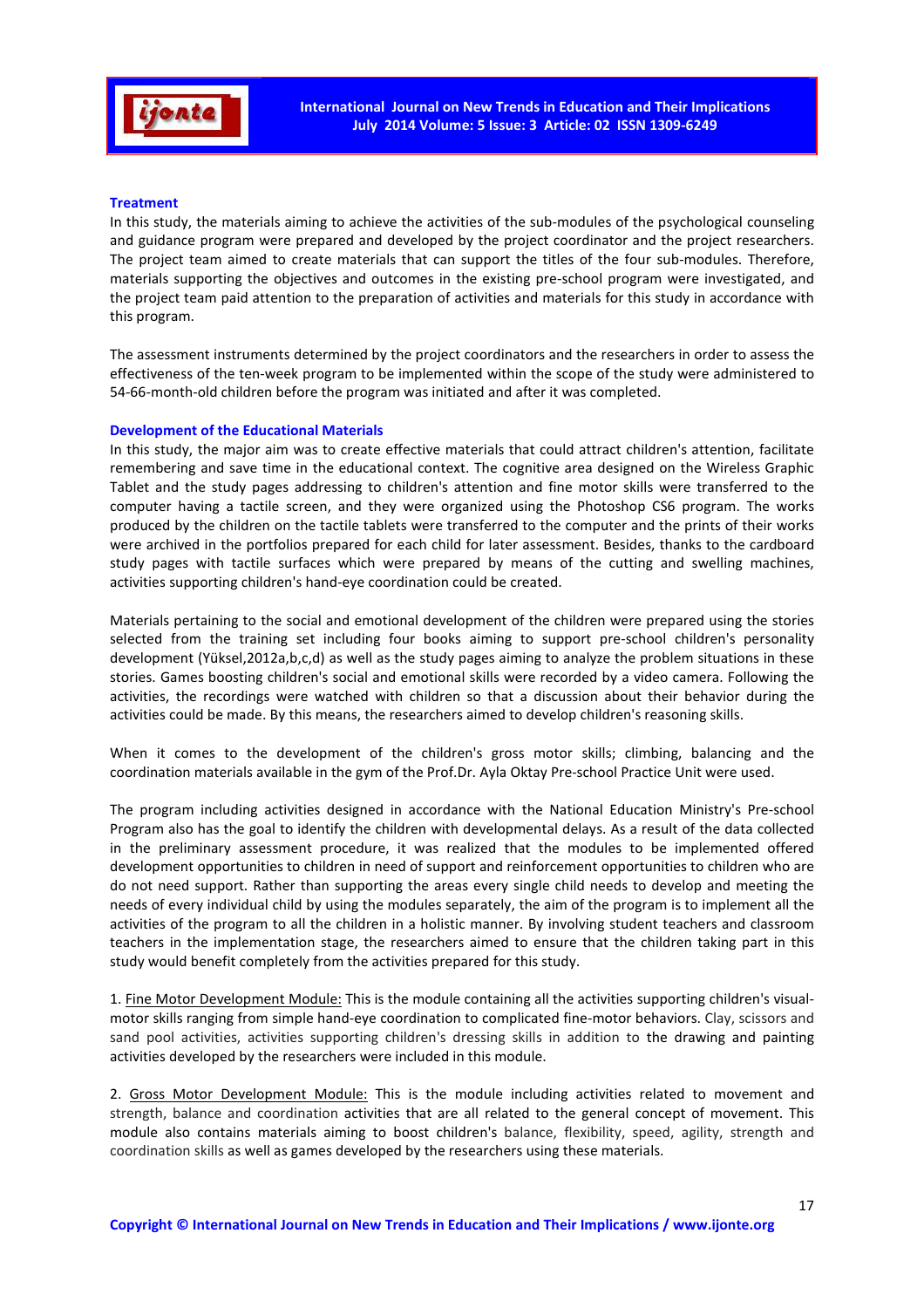

3. Social-Emotional Development: This is the module including activities supporting social skills which are the foundation of the interpersonal relationships and emotional skills which are vital in the personality development of pre-school children; furthermore, values education and activities supporting the solution of behavioral problems are included in this module. The titles focused in these modules can be listed as follows: the skill of initiating and maintaining relationships, self-confidence, friendship relationships, sharing, anger management, coping with the anger of the interlocutor, working in a group, dealing with sadness, the feeling of happiness, self-control and developing empathy.

4. Cognitive Development Module: In this module, activities specifically supporting the visual perception, attention and the organizational skills of the children were included. Frostig visual perception program, various box games and the group games developed by the researchers were also benefited in this module.

# **FINDINGS**

Findings of the study are given below in the order of the research questions. The first research question was "Are there any differences in 54-66-month-old children's fine and gross motor skills as well as their social, emotional and cognitive abilities following the applied guidance program?"

Tables 1, 2 and 3 illustrate the results of the dependent group t-test explaining the answer to this research question.

|                       |          | N  | x     | SS   | sd | t       | р    |
|-----------------------|----------|----|-------|------|----|---------|------|
| Language<br>Cognitive | Pretest  | 43 | 56,37 | 2,59 | 42 | $-5,73$ | ,000 |
|                       | Posttest | 43 | 58,56 | 2,32 |    |         |      |
| <b>Fine Motor</b>     | Pretest  | 43 | 22,53 | 1,91 | 42 | $-5,66$ | ,000 |
|                       | Posttest | 43 | 23,77 | 1,67 |    |         |      |
| <b>Gross Motor</b>    | Pretest  | 43 | 23,77 | 0,43 | 42 | $-2,86$ | ,000 |
|                       | Posttest | 43 | 23,93 | 0,26 |    |         |      |
| Social                | Pretest  | 43 | 37,16 | 1,54 | 42 | $-5,86$ | ,000 |
| Self-care             | Posttest | 43 | 38,47 | 1,10 |    |         |      |
| General               | Pretest  | 43 | 1,40  | 5,90 | 42 | $-6,60$ | ,000 |
| Total                 | Posttest | 43 | 1,45  | 4,60 |    |         |      |

Table 1: The results of the dependent group t-test applied to find the ADSI pretest-posttest scores

As a result of the dependent group t-test applied to compare all the sub-tests of the ADSI, it was found that the pretests and posttest scores were different from each other.

It was revealed that the posttest scores of the Language-Cognitive area ( $\bar{x}$ =58,56) were higher than the pretest scores ( $\bar{X}$ =56,37) (  $\bar{Z}_{\text{oo1}:\text{42}}$  =-5,73). The posttest scores of the fine motor area ( $\bar{X}$ =23,77) were higher than the pretest scores ( $\bar{X}=22,53$ ) (  $\mathbb{D}_{001:42}=-5,66$ ). The posttest scores of the gross motor area ( $\bar{X}=23,93$ ) were higher than the pretest scores ( $\bar{X}=23,77$ ) (  $\bar{z}_{001}$ : $_{42}$  =-2,86). Finally, the posttest scores of the social-self-care area  $({\bar X}=38,47)$  were higher than pretest scores ( ${\bar X}=37,16$ ) (  $\Box_{001}:_{42}$  =-5,86).

As a result of the t-test applied to compare the total scores of the ADSI, it was realized that the pretest and posttest scores were different from each other ( $\mathbb{D}_{001:42}$  =-6,60). More specifically, the posttest scores ( $\overline{X}=1,45$ ) were higher than the pretest scores ( $\overline{X}=1,40$ ). As a result of the implementation of the guidance program developed for the study, all the scores of the sub-dimension in the ADSI and the general development total sores of the children significantly increased.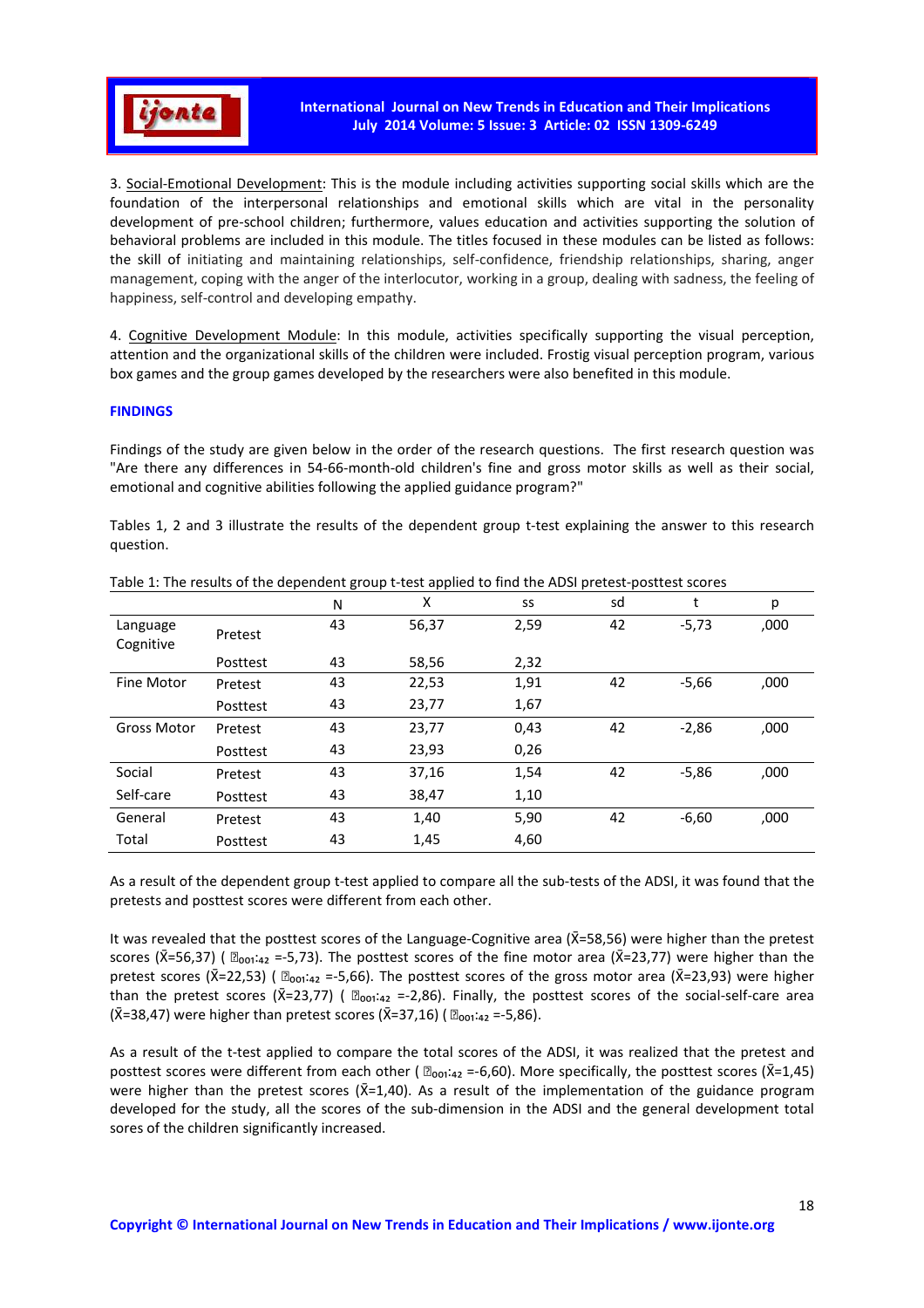

| Table 2. Results of the t-test applied for the scores of the pretest-positest of the Frostig Visual Perception Test |    |       |       |    |         |      |  |
|---------------------------------------------------------------------------------------------------------------------|----|-------|-------|----|---------|------|--|
|                                                                                                                     |    |       |       |    |         |      |  |
| Pretest                                                                                                             | 43 | 24.93 | 12.07 | 42 | $-7.15$ | .000 |  |
| Posttest                                                                                                            | 43 | 34.02 | 12.38 |    |         |      |  |

Table 2: Results of the t-test applied for the scores of the pretest-posttest of the Frostig Visual Perception Test

As a result of the dependent group t-test applied for the scores of the pretest-posttest of the Frostig Visual Perception Test, it was found that the pretest and the posttest scores were different from each other ( $\mathbb{B}_{001:42}$  =-7,15). Namely, posttest scores ( $\bar{X}=34,02$ ) were found to be higher than the pretest scores ( $\bar{X}=24,93$ ). This means that children's visual perception scores of the children significantly increased at the end of the implementation of the guidance program.

| Table 3: Results of the t-test applied for the scores of the pretest-posttest of the Social Behavior Scale |  |  |
|------------------------------------------------------------------------------------------------------------|--|--|
|                                                                                                            |  |  |

|          | N  | ,,   | SS    | sd |         |      |
|----------|----|------|-------|----|---------|------|
| Pretest  | 43 | 1,68 | 35,22 | 42 | $-4,62$ | ,000 |
| Posttest | 43 | 2,24 | 62,52 |    |         |      |

As a result of the dependent group t-test applied to compare the scores of the Social Behavior Scales, it was found that the pretest and posttest scores were different from each other ( $\mathbb{Z}_{\text{ori-42}}$  =-4,62). The posttest scores  $(\bar{X}=2,24)$  were found to be higher than the pretest scores ( $\bar{X}=1,68$ ). In other words, children's social behavior scores significantly increased at the end of the guidance program implemented in the study.

The second research question of the study was "Are there any differences in 60-66-month-old children's levels of school readiness following the applied guidance program?" Table 4 provides an answer to this research question by showing the results of the Wilcoxon matched-pairs signed-ranks test.

Table 4: Results of the Wilcoxon matched-pairs signed-ranks test applied for the scores of the pretest-posttest of the Marmara primary school readiness scale development form

|                | N               | Mean<br>Rank | Sum of<br>Ranks | 7       | р    |
|----------------|-----------------|--------------|-----------------|---------|------|
| Negative Ranks | $0^a$           | 0,00         | 0,00            | $-3,62$ | ,001 |
| Positive Ranks | 17 <sup>b</sup> | 9,00         | 153,00          |         |      |
| <b>Ties</b>    | 0 <sup>c</sup>  |              |                 |         |      |
| Total          | 17              |              |                 |         |      |

As can be realized in Table 4, there are statistically significant differences between the pretest and posttest scores of the Marmara Primary School Readiness Scale Development Form (z=-3,62; p<0.001). The findings indicate that the implemented guidance program resulted in significant differences in the posttest applications and caused significant differences in terms of primary school readiness.

### **DISCUSSION**

Considering the data analyzed in this study, it was observed that the activities implemented to 54-66-monthold pre-school children throughout 10 weeks to support their fine and gross motor skills, social-emotional skills and cognitive skills were influential on the development of the children.

Development is a whole, and thus it can be pointed out that each development sub-area affects the other development area. More specifically, supporting children's fine and gross motor skills in early periods helps children to be ready for school and to develop their cognitive and social skills (Siu, Lai, Chiu & Yip, 2011; Piek, Dawson, Smith & Gasson, 2008; Burns, O'Callaghan, McDonell,& Rogers 2004). Similarly, it was found in some other studies that children with poor motor coordination skills come across emotional difficulties and have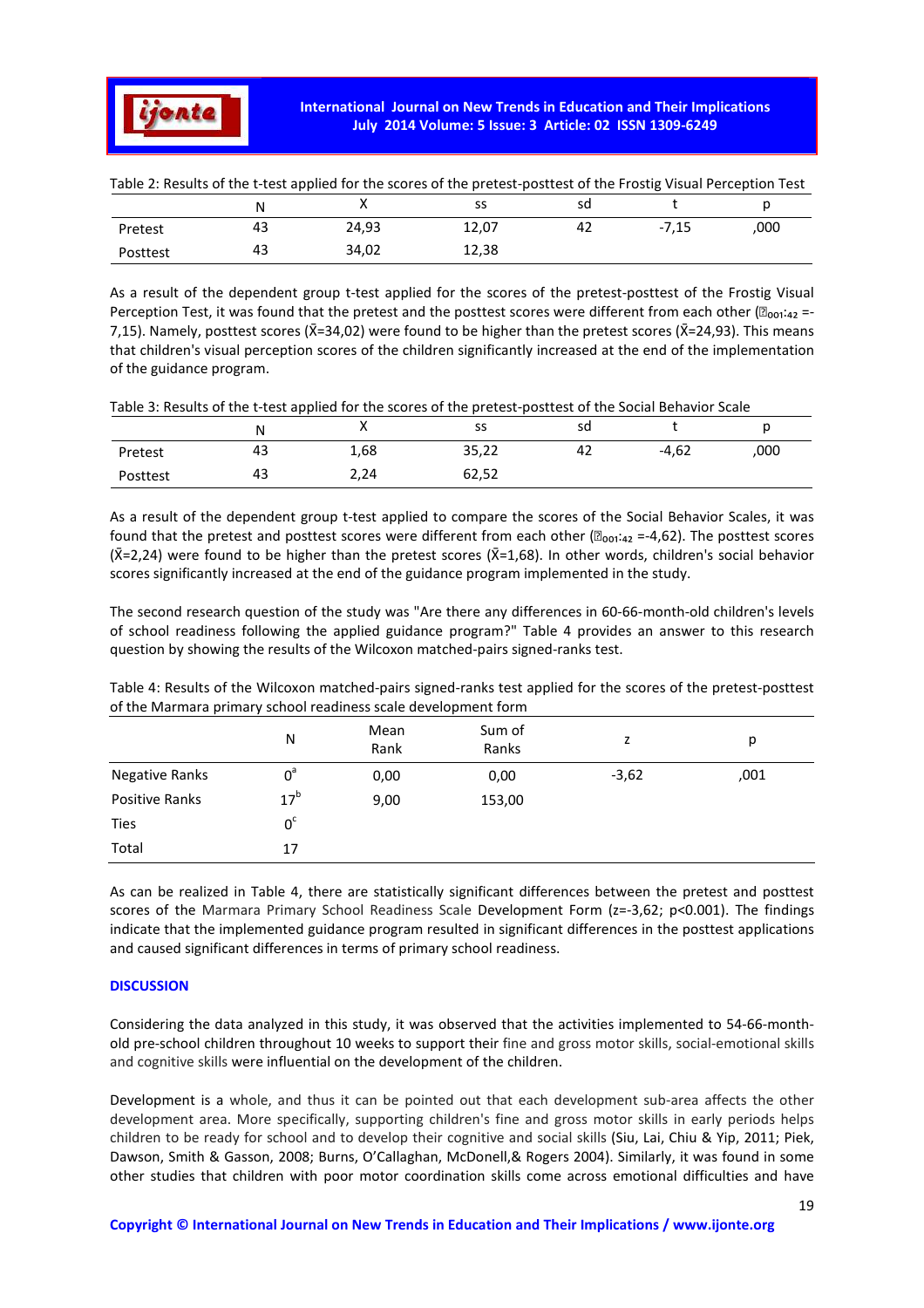

poor social skills; therefore, when children's motor skills are supported, their social skills improve and they feel more self-confident (Piek, Bradbury, Elsley & Tate, 2008; Piek, Baynam & Barrett, 2006; Skinner, Piek, 2001). Additionally, it was revealed that individuals who have improved cognitive skills have higher levels of social reasoning ability and positive social behavioral characteristics (Guralnick, 1997; Bellanti & Bierman, 2000).

Research studies investigating the effectiveness of the educational programs for pre-school children corroborate with the findings of the current study. For instance, Esteban, Sidera, Serrano, Amadó and Rostan (2010) carried out group activities involving story reading and the discussion of the stories with 96 39-52 month-old pre-school children attending two different schools in Spain to help them build social reasoning and understand themselves as well as others. As a result of the study, it was observed that the social reasoning skills of the children in the experimental group increased. In another study, Dibek (2012) implemented the "visual perception skills program" for ten weeks to 17 children at the age of five while no training was provided to 16 children in the control group. The study yielded the finding that visual perception, fine motor and motor coordination skills of the children in the experimental group significantly improved. On the other hand, Yüksel and Yurtsever Kılıçgün (2012) explored the effect of the "Frostig Vsiaul Precption Education Program" on the development of pre-school children's visual perception levels. They collected data from 322 pre-school children between the ages of four and six. They had one experiment group including 161 children and a control group. They implemented the "Ankara Developmental Screening Inventory*"* and the "Frostig Visual Perception Program". They used the "Frostig Visual Perception Program" in the experimental group twice a week throughout five months and came to the conclusion that visual perception skills of the children in the experimental group significantly improved.

The other research question of the study was whether there any differences in 60-66-month-old children's levels of school readiness as a result of the applied guidance program. Considering the analyzed data of the study, it was realized that the differentiation of the school readiness levels of the children subjected to the tenweek program developed for this study was found to be positive.

It would be fair to claim that children's cognitive and social-emotional skills have a positive influence on their school readiness and affect their academic success in the primary school. On the other hand, it was found that pre-school children suffering from attention problems in general have difficulty in language, reading and in the mathematical field in the primary school, and thus have trouble adapting to the school environment (Alexander, Entwisle, & Dauber, 1993; Hinshaw, 1992; Spira & Fischel, 2005). Besides, it was revealed that school maturity is closely related to the social competence during the pre-school period (Ziv,2013), and that social emotional competence has an important role in children's success in the first grade of the primary school (Stan, 2012). In another study, Rhoadesa, Warrenb, Domitrovicha and Greenberg (2011) tried to identify to what extent the emotional development and attention skills of the pre-school children affect the academic success in the first grade of the primary school. They came to the conclusion that an educational program intended to support pre-school children's social-emotional development and attention is an important strategy that may have positive influence on their future academic achievements.

Furthermore, it was revealed that group activities and the educational program aiming to support children's social skills reduce the behavioral problems of the children and teenagers in their lives in and outside the school (Van Vugt, Deković, Prinzie, Stams, Asscher, 2013; Ang & Hughes, 2002; Beelman, Pfingsten & Lösel, 1994; Atılgan, 2011); similarly, the activities and program accelerate the school adaptation process of these children (Yüksel, Küçükoğlu & Ünsal, 2013; Denham, 2006, Eisenberg, Valiente, & Eggum, 2010; Esaspehlivan, 2006).

In conclusion, providing children either individually or in a group with an education program supporting the sub-areas of development during their pre-school education is very likely to contribute not only to the healthy process of adapting to their peers and the environment but also to their positive developmental characteristics. Moreover, developing children's social reasoning skills will positively affect their academic success in the primary school as such skills support their school readiness level. It would be fair to suggest that especially children who will have to start primary school earlier as entailed by the 4+4+4 education program should be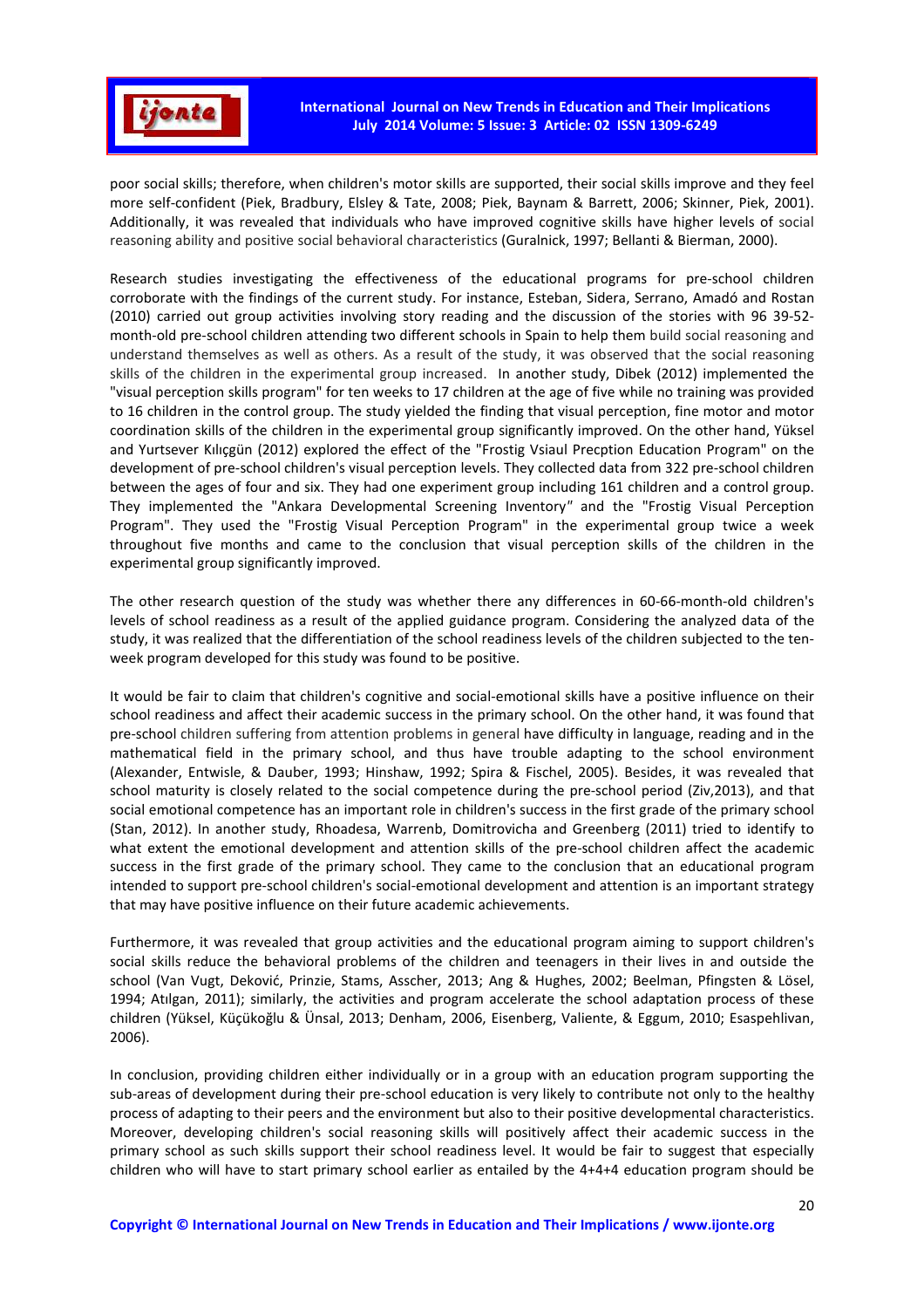

provided with individual and group activities related to their general development, social skills and the school maturity in the pre-school period in order to positively contribute to children's education and social lives.

**IJONTE's Note:** This article was presented at 5<sup>th</sup> International Conference on New Trends in Education and Their Implications - ICONTE, 24-26 April, 2014, Antalya-Turkey and was selected for publication for Volume 5 Number 3 of IJONTE 2014 by IJONTE Scientific Committee.

# **BIODATA AND CONTACT ADDRESSES OF AUTHORS**



Dr. Müge YUKAY YÜKSEL is an Assistant professor in the Department of Psychological Counselling and Guidance at Atatürk Education Faculty, Marmara University. Her research interests include special learning disabilities, pre-school and elementary school guidance and psychological counselling and guidance in private educational institutions.

Assist. Prof. Dr. Müge YUKAY YÜKSEL Marmara University Atatürk Education Faculty Department of Counselling and Guidance in Educational Sciences Department İstanbul - TURKEY E. Mail: muge.yuksel@marmara.edu.tr



Elif KURTULUŞ KÜÇÜKOĞLU is a instructor in the Department of Primary Education, Preschool Teaching Department at Atatürk Education Faculty, Marmara University. She is in carge of managing the Prof.Dr. Ayla Oktay Preschool Education Unit. She completed her undergraduate and master education in Department of Pre-school Teaching and still registered to doctorate program therein. Her researh interest include early childhood education programme, visual and auditorial perception children, teaching tecnologies and material design in pre-school education.

Ins. Elif KURTULUŞ KÜÇÜKOĞLU Marmara University Atatürk Education Faculty Prof.Dr. Ayla Oktay Preschool Education Implementation Unit Istanbul-TURKEY E. Mail: ekurtulus@marmara.edu.tr



Fatma Özge ÜNSAL has been working as a research assistant in Department of Primary Education, Pre-school Teaching Department at Ataturk Education Faculty, Marmara University. She completed her undergraduate and master education in Department of Pre-school Teaching and still registered to doctorate program therein. She is also working as a program manager of the Marmara University Prof. Dr. Ayla Oktay Preschool Education Unit. She specifically focuses on social-emotional development, behavioral problems, educational programs and their applications in early childhood.

Res.Assist. Fatma Özge ÜNSAL Marmara University Atatürk Education Faculty, Department of Elementary School İstanbul- TURKEY E. Mail: ozge.unsal@marmara.edu.tr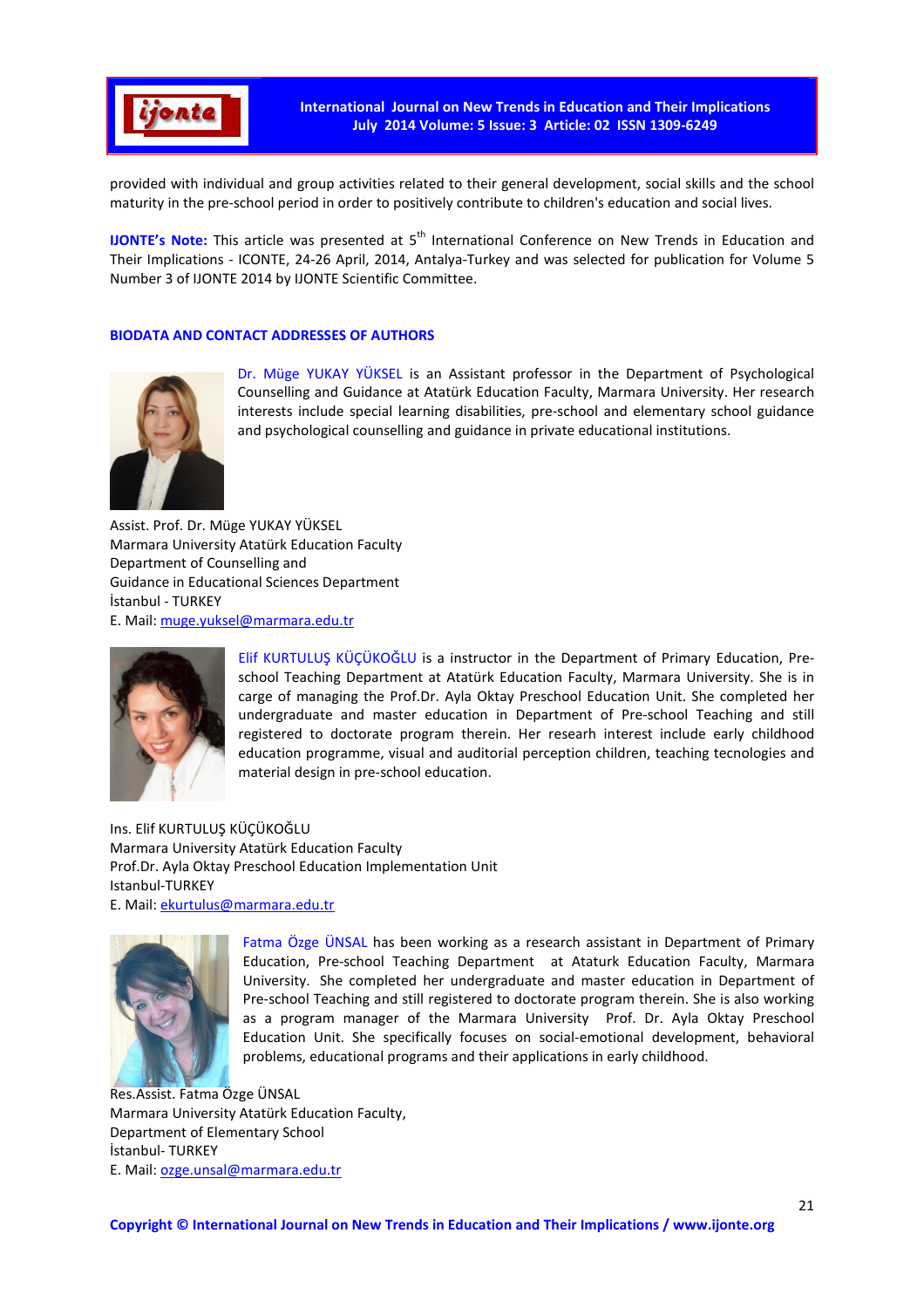

**International Journal on New Trends in Education and Their Implications July 2014 Volume: 5 Issue: 3 Article: 02 ISSN 1309-6249** 



Duygu ŞALLI has been working as a research assistant in Department of Primary Education, Pre-school Teaching Department at Ataturk Education Faculty, Marmara University. She completed her undergraduate and master education in Department of Pre-school Teaching. She specifically focuses on, educational programs and their applications, environmental education and visual arts in early childhood.

Res.Assist. Duygu ŞALLI Marmara University Atatürk Education Faculty, Department of Elementary School İstanbul- TURKEY E. Mail: duygu.salli@marmara.edu.tr

### **REFERENCES**

Akgun,E. (2010). The evaluation of school guidance services from the perspective of preschool teachers*. Elementary Education Online*, 9(2), 474–483.

Alexander, K. L., Entwisle, D. R., & Dauber, S. L. (1993). First-grade classroom behavior: Its short- and long-term consequences for school performance. *Child Development*, 64, 801–814.

Alisinanoğu,F. Kesicioğlu, O.S. (2010). Okul öncesi çocuklarının davranış sorunlarının çeşitli değişkenler açısından incelenmesi (Girsun ili örneği).*Kuramsal Eğitimbilim*. 3(1), 93-110.

Ang, R. P., & Hughes, J. N. (2002). Differential benefits of skills training with antisocial youth based on group composition: A meta-analytic investigation. *School Psychology Review*, 31, 164–185.

Aral,N., Canyaşar, M. Kandır, A. (2002). *Okul öncesi eğitim ve okul öncesi eğitim programı.* 2. Baskı. İstanbul: Ya-Pa Yayınları.

Atılgan, G. (2001). *Okulöncesi eğitim kurumlarına devam eden ve etmeyen ilköğretim 1. kademe 1. Devre öğrencilerinin sosyal beceri özelliklerinin karşılaştırılması*. Yayınlanmamış yüksek lisans tezi, Selçuk Üniversitesi,Sosyal Bilimler Enstitüsü, Konya.

Avcıoğlu; H. (2007). Sosyal Becerileri değerlendirme ölçeğinin geçerlik ve güvenirlik çalışması (4-6 Yaş), *AİBÜ Eğitim Fakültesi Dergisi*, 7 (2),87-101.

Aydın, B. (2007). *Rehberlik.* (Ed: Betül Aydın). Ankara: Pegem Akademi Yayıncılık.

Balat Uyanık,G., Şimşek, Z. Akman,B. (2008). Okul öncesi eğitim alan çocukların davranış problemlerinin anne ve öğretmen değerlendirmeleri açısından karşılaştırılması. *Hacettepe Üniversitesi Eğitim Fakültesi Dergisi*, 34, 263- 275.

Beelmann, A., Pfingsten, U., & Lösel, F. (1994). Effects of training social competence in children: A metaanalysis of recent evaluation studies. *Journal of Clinical Child Psychology,* 23, 260–271.

Bellanti, C. J., & Bierman, K. L. (2000). Disentangling the impact of low cognitive ability and inattention on social behavior and peer relationships.Journal of Clinical Child Psychology, 29, 66–75.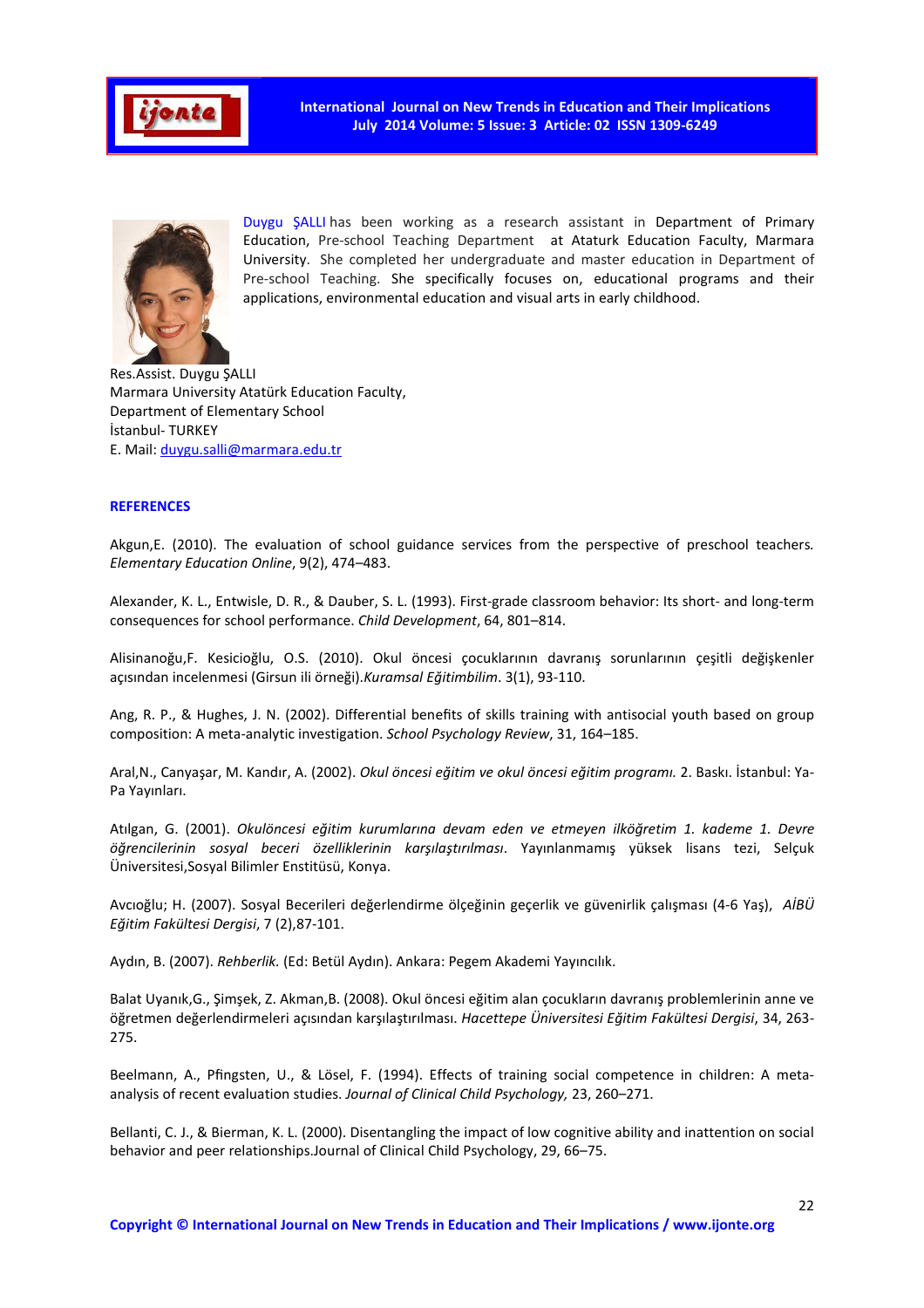

Benedict, E. A., Horner, R. H., & Squires, J. K. (2007). Assessment and implementation of positive behavior support in preschools. *Topics in Early Childhood Special Education,* 27(3),174–192.

Burns, Y., O'Callaghan, M., McDonell, B., &Rogers, Y. (2004). Movement and motor development in ELBW infants at 1 year is related to cognitive and motor abilities at 4 years. *Early Human Development*, 80, 19–29.

Carter,D.R., Van Norman, R.K. &,Tredwell, C. (2011). Program-Wide Positive Behavior Support in Preschool: Lessons for Getting Started. *Early Childhood Education Journal* .38, 349–355.

Denham, S.A. (2006). Social-emotional competence as support for school readiness: What ıs ıt and how do we assess ıt? *Early Education & Development*. 17(1). 57-89.

Dibek, E. (2012). Implementation of visual motor ability enhancement program for 5 year old. *Procedia social and behavioral sciences.* 46, 1924-1932.

Dinç, B. (2002). *Okul öncesi eğitimini 4-5 yaş çocuğunun sosyal gelişimine etkileri konusunda öğretmen görüşleri.* Yayınlanmamış Yüksek Lisans Tezi. Anadolu Üniversitesi, Eskişehir.

Dokuzuncu Kalkınma Planı (2007-2013). *Resmi Gazete*. 1 Temmuz 2006 Sayı:26215.

Eisenberg,N., Valiente, C., & Eggum, N.D. (2010). Self-regulation and school readiness. *Early education & development*. 21(5). 681-698.

Esaspehlivan, M. (2006). *Okulöncesi eğitim kurumuna gitmiş ve gitmemiş 78 ve 68 aylık çocukların okula hazır bulunuşluklarının karşılaştırılması.* Yayınlanmamış yüksek lisans tezi, Marmara Universitesi Eğitim Bilimleri Enstitüsü İstanbul.

Esteban, M., Sidera,F., Serrano,J., Amadó,A., & Rostan,C. (2010). Improving Social Understanding of Preschool Children: Evaluation of a Training Program Electronic Journal of Research in Educational Psychology, 8(2), 841- 860.

Guralnick, M. J. (1997). The peer social networks of young boys with developmental delays. American Journal on Mental Retardation, 101, 595–612.

Hinshaw, S. P. (1992). Externalizing behavior problems and academic under achievement in childhood and adolescence: : Causal relationships and underlying mechanisms. *Psychological Bulletin*, 111(1), 127–155.

Kepçeoğlu, M. (2010). *Psikolojik danışma ve rehberlik*. İstanbul: Alkım Yayınevi.

Kuzgun,Y. (2006). *İlköğretimde rehberlik*. (Ed: Yıldız Kuzgun). Nobel Yayınevi.

Lavigne, J. V., Gibbons, R. D., Christoffel, K. K., Arend, R., Rosenbaum, D., Binns, H., et al. (1996). Prevalence rates and correlates of psychiatric disorders among preschool children*. Journal of the American Academy of Child & Adolescent Psychiatry*, 35, 889–897.

Piek, J.P., Baynam, G.B. & Barrett, N.C. (2006). The relationship between fine and gross motor ability, selfperceptions and self-worth in children and adolescents*. Human movement science*, 25 (1), 65-75.

Piek, J.P., Bradbury, G.S., Elsley, S.C.& Tate, L. (2008). Motor coordination and social–emotional behaviour in preschool aged children. *International journal of disability, development and education*. 55 (2), 143-151.

Piek, J.P., Dawson, L., Smith, L.M., & Gasson, N. (2008). The role of early fine and gross motordevelopment on later motor and cognitive. *Human movement science.* 27, 668–681.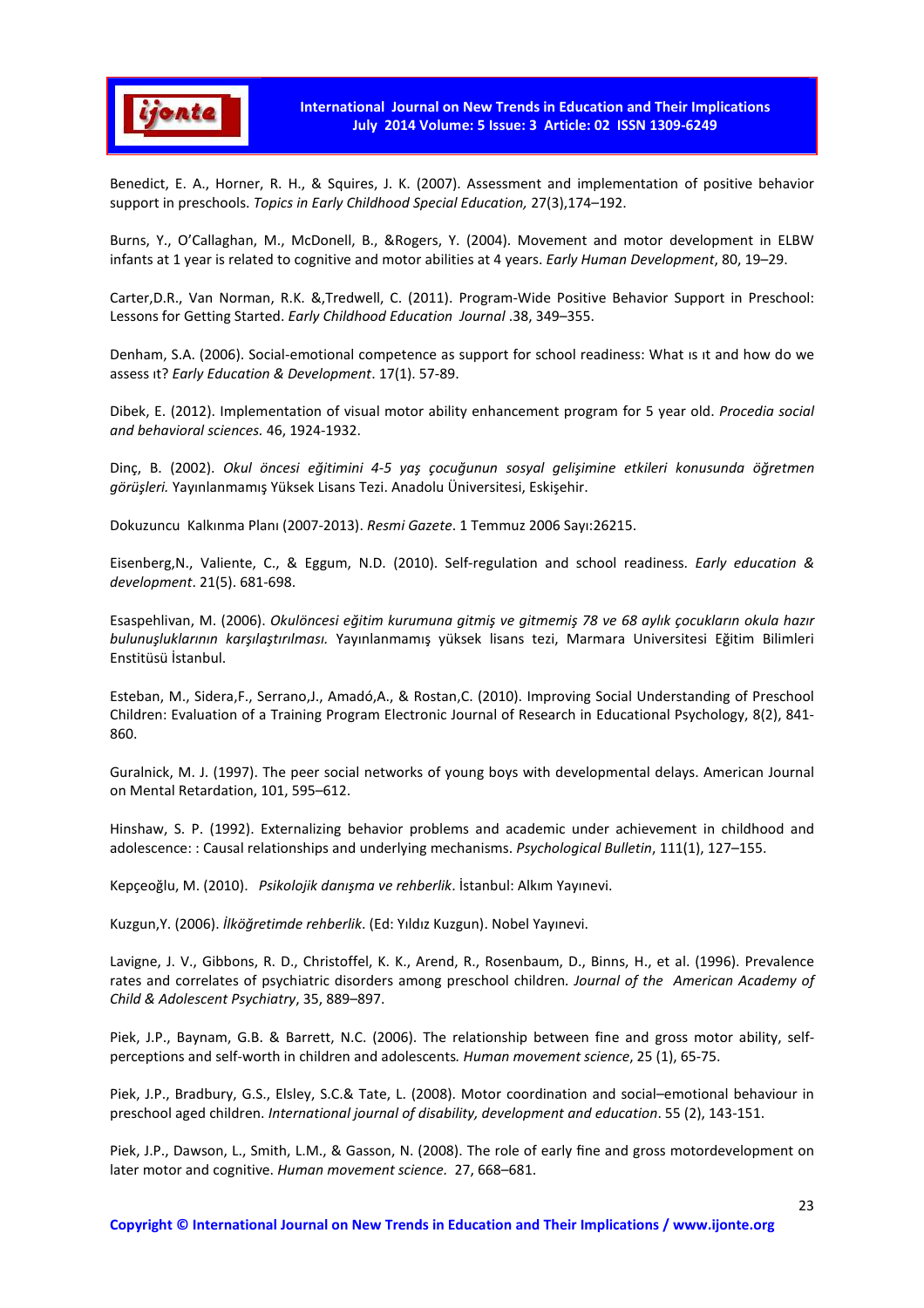

Polat,Ö. (2010). *Okulöncesinde ilköğretime hazırlık etkinlikleri.* İstanbul: İlkadım Yayınevi.

Rhoadesa, B.L., Warrenb, H.K., Celene E. Domitrovicha, C.E. & Greenberg, M.T. (2011). Examining the link between preschool social–emotional competence and firstgrade academic achievement: The role of attention skills. *Early Childhood Research Quarterly.* 26, 182–191

Savaşır, I., Sezgin, N., Erol, N. (1994). *Ankara gelişimsel tarama envanteri*. Ankara: Türk Psikologlar Derneği Yayınları.

Siu,A.M.H., Lai, C.Y.Y., Chiu, A.S.M. & Yip,C.C.K., (2011). Development and validation of a fine-motor assessment tool for use with young children in a Chinese population. *Research in developmental disabilities.* 32, 107-114.

Skinner, R.A. & Piek, J.P. (2001). Psychosocial implications of poor motor coordination in children and adolescents*. Human movement science*, 20 (1-2), 73-94.

Spira, E. G., & Fischel, J. E. (2005). The impact of preschool inattention, hyperactivity,and impulsivity on social and academic development. A review. *Journal of Child Psychology and Psychiatry*, 46(7), 755–773.

Stan, M.M. (2012). Socio-emotional predictors of school sucess at the beginnig of school years. *Procedia-social end behavioral sciences.* 33, 806-810.

T.C.Millî Eğitim Bakanlığı Talim ve Terbiye Kurulu Başkanlığı Okul Öncesi Eğitim Rehberlik Programı Ankara 2012.

T.C.Millî Eğitim Bakanlığı Talim ve Terbiye Kurulu Başkanlığı Şura Genel Sekreterliği 18. Milli Eğitim Şura Kararları. 17.12.2010

Tuğrul, B.; Erkan, S., Aral, N., Etikan, İ. (2002). Altı yaşındaki çocukların görsel algılama düzeylerine frostig gelişimsel görsel algı eğitim programının etkisinin incelenmesi. *Journal of Qofquaz University*. 8,67-85.

Uğur, H. (1998). *Anasınıfı eğitiminin sosyalleşmedeki rolü ve sosyalleştirme açısından özel ve devlet anasınıflarının karşılaştırılması*. Yayınlanmamış Yüksek Lisans Tezi. Sakarya Üniversitesi, Sakarya.

Van Vugt, E.S., Deković, M., Prinzie, P., Stams, G.J.J.M. & Asscher, J.J. (2013). Evaluation of a group-based social skills training for children with problem behavior. *Children and Youth Services Review*, 35, 162–167.

Wiederholt, J.L. (1971). *The predictive validity of frostig's constructs as measured by the developmental test of visual perception.* Doctorate Thesis. Temple University,USA.

Yüksel, M. (2012a). Davranışlarıma dikkat ediyorum. *Okul öncesi eğitimde kişisel gelişim seti 1*, Ankara: Eğiten Kitap.

Yüksel, M. (2012b). Benim de değerlerim var. *Okul öncesi kişisel gelişim seti 2*, Ankara: Eğiten Kitap.

Yüksel, M. (2012c). Kendimi ifade edebiliyorum. *Okul öncesi kişisel gelişim seti 3*, Ankara: Eğiten Kitap.

Yüksel, M. (2012d). Ben sosyal biriyim. *Okul öncesi kişisel gelişim seti 4*, Ankara: Eğiten Kitap.

Yüksel, M. ve Yurtsever Kılıçgün, M. (2012). Okul öncesi eğitim kurumuna devam eden 4-5 yaş grubu çocukların görsel algı gelişimlerine Frostig gelişimsel görsel algı eğitim programının etkisi. *Marmara Üniversitesi Atatürk Eğitim Fakültesi Eğitim Bilimleri Dergisi*. 36, 193-211.